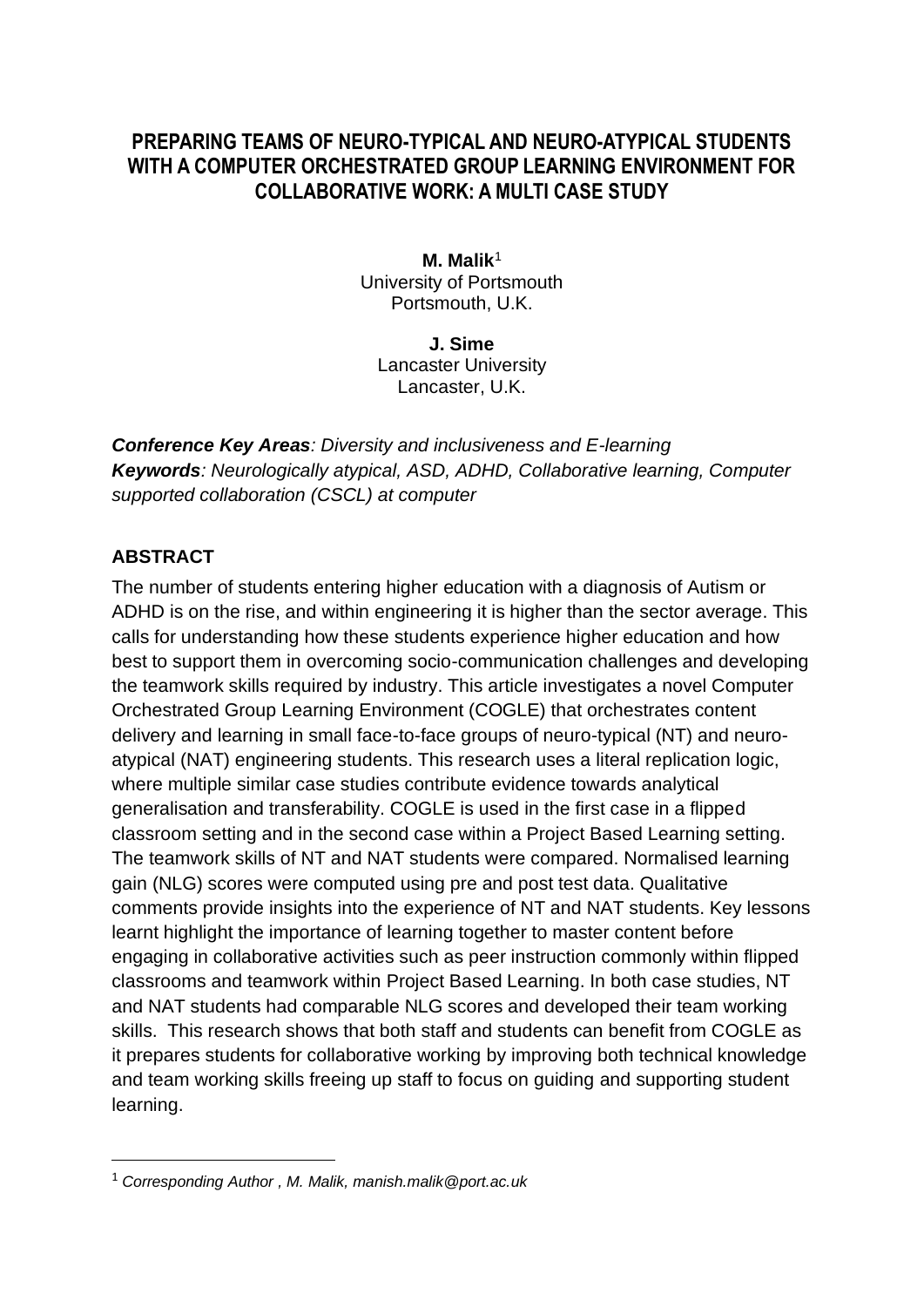#### **1 INTRODUCTION**

#### **1.1 Increase in collaborative approaches within Engineering Education**

Collaboration skills are considered important within most professions. In engineering, team working skills are considered as one of many crucial skills for the success of any real-world open-ended project. Higher engineering education curricula, in the UK and elsewhere, have seen recent changes in response to the calls from industry and professional bodies to increase focus on problem solving and team working and using collaborative approaches to develop these graduate skills [1-3,8-9]. Learning in groups within engineering has been shown to have greater achievement, with a moderate effect size (d=0.25), than learning individually [4]. As a result, collaborative approaches such as Flipped Classroom (FC) and Project Based Learning (PjBL) have gained popularity over the years within Engineering Education [5-6]. In FC, students are expected to prepare the content themselves and take part within collaborative active learning activities in class [5, 7]. In PjBL, students work collaboratively in a group, on a defined real-world project and are expected to learn what is needed to deliver the project. The popularity of such approaches has meant that there has been a shift in the expected role of the academics from being a 'sage on the stage' disseminating information to a more supporting 'guide on the side' role [6]. There are, however, many challenges that come with this shift in expectations and practice.

#### **1.2 Challenges collaborative approaches bring to Engineering Education**

Without theoretical knowledge that underpins the change in their role and the skills needed by staff in facilitating groups, staff often face challenges when adopting PjBL or FC approach [6-7]. Not just staff, the students also find it hard to develop and use interpersonal skills if they have not had and do not have access to any formal team skills training [6-7]. Furthermore, PjBL is resource intensive and requires more staff to facilitate teams and to put in extra effort in guiding students. This is particularly important where students are from multicultural backgrounds [6]. As PjBL needs more resources from schools or departments, it can lead to a reduction in institutional support for such approaches over time [6]. This puts any benefits of the PjBL approach, where realisable, at risk. Likewise, students find it time consuming and hard to prepare on their own in the FC approach. Due to limited student preparation, staff find it tricky to carry out their planned collaborative activities in a way that is fair and benefits the entire class [10]. In practice, staff often find themselves performing both the roles of teacher and facilitator, especially when students complain about not being able to learn or work on their own on open-ended real-world problems without being taught first and a similar criticism is faced for flipped classroom approach too [6,10].

More and more neurologically atypical students (NAT) are entering higher education as diagnosis rates are on the rise. NAT is an umbrella term that includes Attention Deficit Hyperactivity Disorder (ADHD) and Autistic Spectrum Disorder (ASD)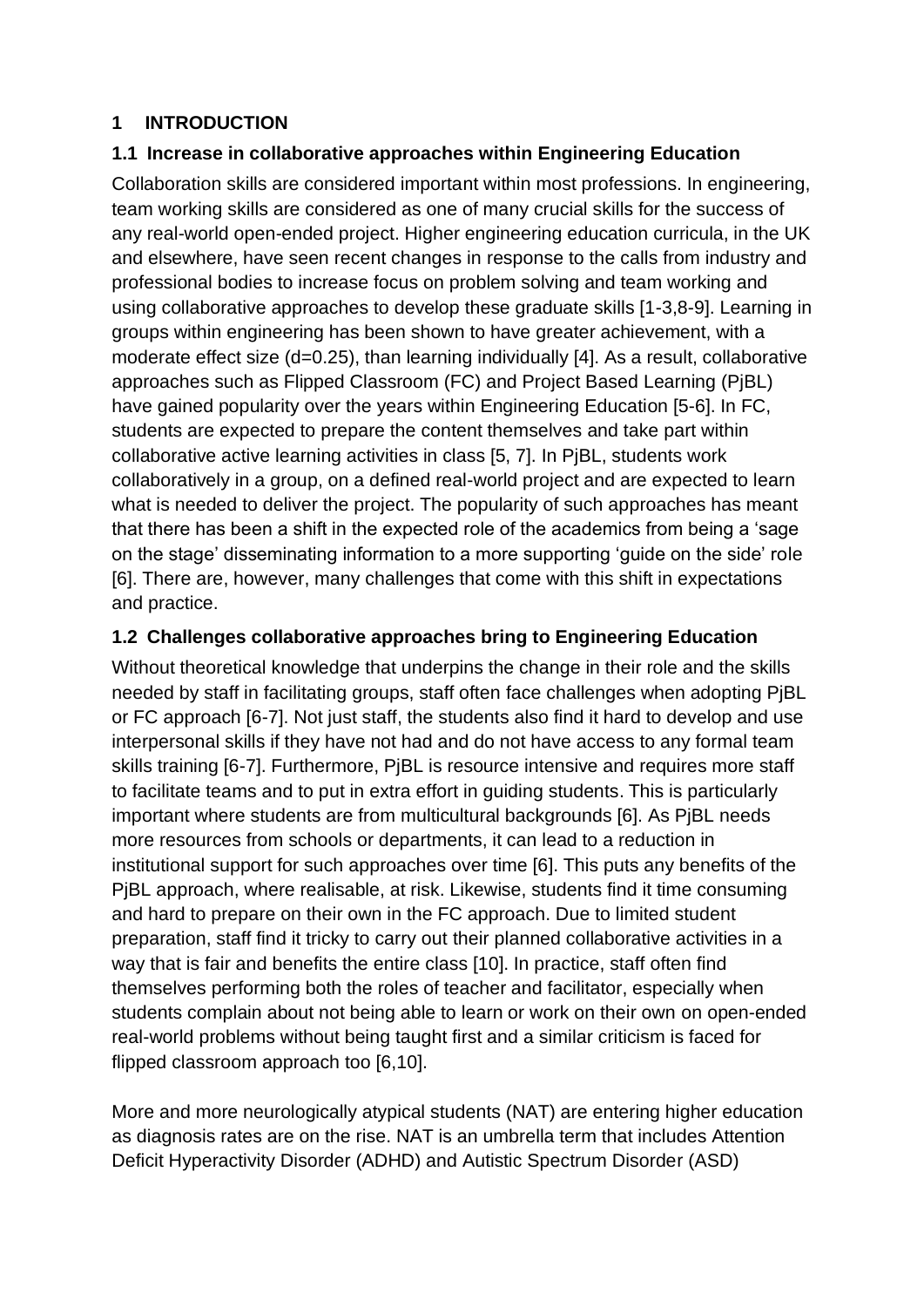students. Researchers have claimed that NAT students are more likely to study engineering and technology courses [11]. As a result, it is very likely that most engineering cohorts will have a mix of neurologically typical (NT) and neurologically atypical (NAT) students learning together. Formally diagnosed, or not, such students face socio-communication challenges that may affect them in realising their full potential [11]. Social interactions and communication are crucial for success within PjBL and FC activities, making it harder for NAT students to succeed. In addition, reasonable adjustments are needed by law and teaching NT and NAT students alongside each other poses problems [12]. In practice, the demands of PjBL and FC can put most students under pressure, including NT, diagnosed NAT and those that remain undiagnosed [13]. Therefore, the challenges faced in social interactions and communication within group work can limit the success of FC and PjBL for NT as well as NAT students.

## **1.3 Context and Rationale**

Both FC and Project based learning are used within the School of Energy and Electronic Engineering at the University of Portsmouth. Here, teams of students may need to collaboratively design, build and test say a communication system as part of a PjBL project or collaboratively discuss design challenges related to electronic subsystems within FC activities. Disability data from Higher Education Statistics Agency (HESA) show 0.9% (male), 0.2% (female) & 3.6% (other) current UK domiciled students have ASD or other social communication disorder [24]. Research suggests females can be better at masking social behaviours common in NAT and are not being diagnosed as a result [22-23]. As NAT students are more likely to study engineering [11], supporting the already small % of female students entering engineering degrees becomes even more important. In the last three years alone there has been an increase in students with specific learning disabilities (including ADHD) and ASD to 15.7% and 1.2% respectively within the school. This increasing trend in NAT students joining our courses, combined with potential benefits to NT students from an intervention that can cater to both NT and NAT students learning together, provides the rationale for this study. COGLE may provide an approach to teaching that is inclusive for students with socio-communication challenges and enhancing their learning and team working experience.

## **2 METHODOLOGY**

#### **2.1 The intervention: Computer Orchestrated Group Learning Environment (COGLE)**

COGLE was developed within the School of Energy and Electronic Engineering at the University of Portsmouth. It orchestrates small face-to-face groups of students watching together short videos followed by orchestrating them practice related questions till they all achieve group-wide mastery, i.e. they can all show that they understand the content by answering questions. During each session students are paired several times to carry out peer instruction with those who get the questions wrong. COGLE runs within a web browser with videos hosted anywhere on the web,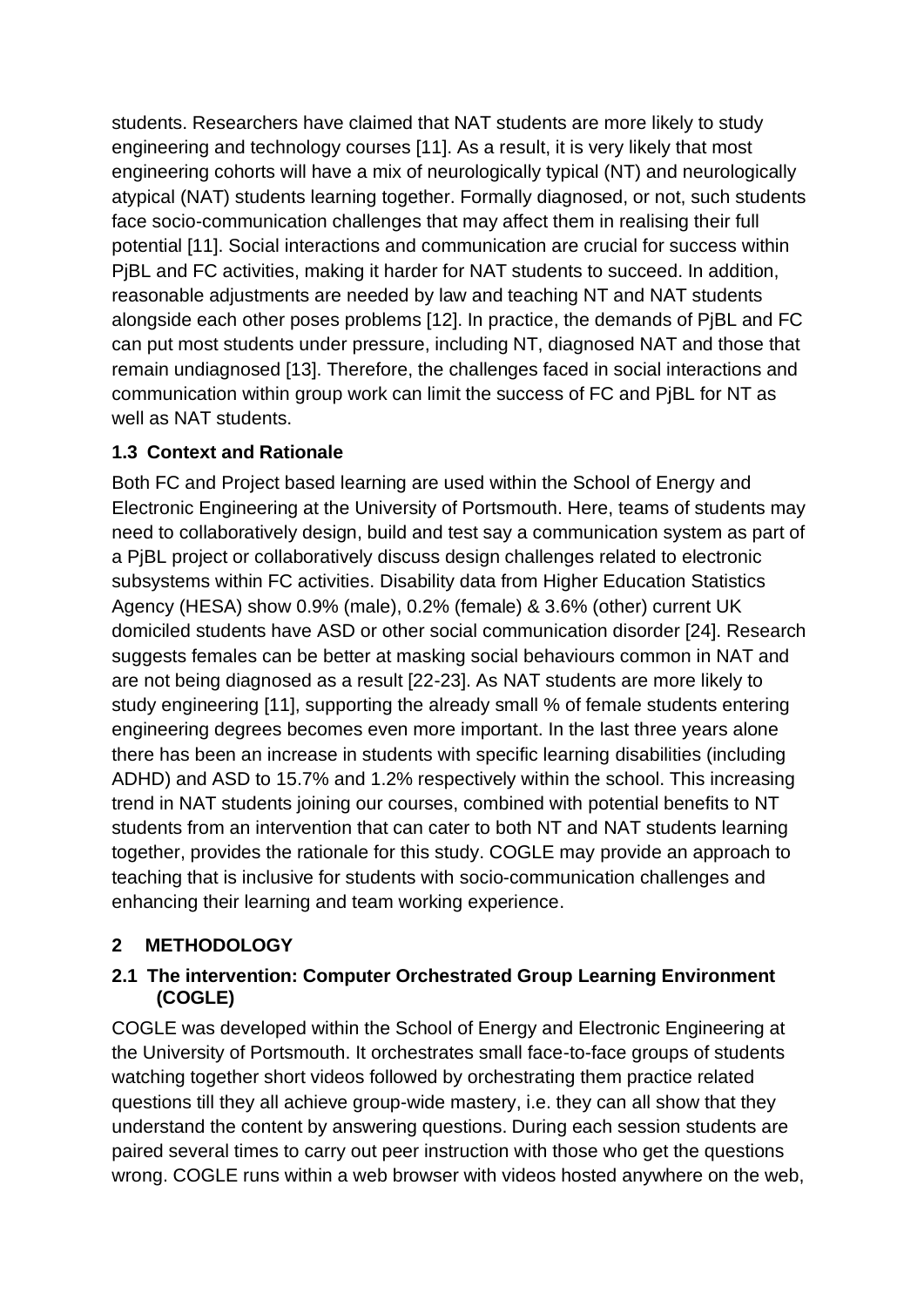for example YouTube®. The questions are carefully designed to encourage discussions between students. To achieve group-wide mastery all students in a team have to get 10 questions correct in a row. Anyone making a mistake resets this target and they must start again. COGLE is able to identify mistakes that are prevalent within the group, thanks to the careful question design. It plays a remedial video based on the most prevalent mistake in the group.

### **2.2 Underpinning pedagogical theories**

Peer Instruction is widely used within higher education to help students learn from each other in real-time environments [14-15]. The COGLE platform automates the grouping of learners needed in PI in a democratic and inclusive way. This gives a chance to all students, including NAT students, to engage in peer learning. It is hoped that mastery of content [16-17], when extended in a group-wide sense ensures a higher learning gain for learners in groups for both NT and NAT students alike. The repeated orchestrations have the potential to aid the internalisation of team working skill, as predicted by the *Script guidance theory* [18].

#### **2.3 Research site, participants and research design**

Two Electronic Engineering modules, one at level 3 (first year of foundation degree) and one at level 4 (first year of undergraduate degree), were chosen where FC and PjBL activities were being used respectively. This formed the basis for students from level 3 to use COGLE to prepare for FC activity and level 4 students to prepare for PjBL task. The module co-ordinator confirmed observing similar challenges as noted above in both the modules. The two modules also benefit from covering the same basic material in the early parts of the course to ensure students are introduced to basics of electronics before moving on to advanced topics in level 4 module. In order to investigate the potential of COGLE in supporting NT and NAT students together within a real-world setting participants were invited from these two modules to join the study.

The study was approved by the University's research ethics committee and students from the two cohorts were invited to come forward, in particular those with ASD and ADHD, and give informed consent for taking part in this study. This was the only way we were allowed to reach out and recruit students and as no access to entire cohort was permitted by the ethics committee. A total of 19 students joined the study, 9 from level 3 foundation course in Engineering and Technology and 10 from the BEng Electronic Engineering course. Three foundation students did not complete and left the study mid-way as one of their teammates, an international student, went back without giving any explanation leaving a group of 2 who did not wish to continue. The remaining 6 level 3 students were put in teams of 3 each randomly and were put into the FC case-study of the study. One level 3 student self-declared themselves as autistic. The remaining 10 level 4 students joined the PjBL case-study and were put in random teams of 3 or 4 students. In level 4 one student was diagnosed as Autism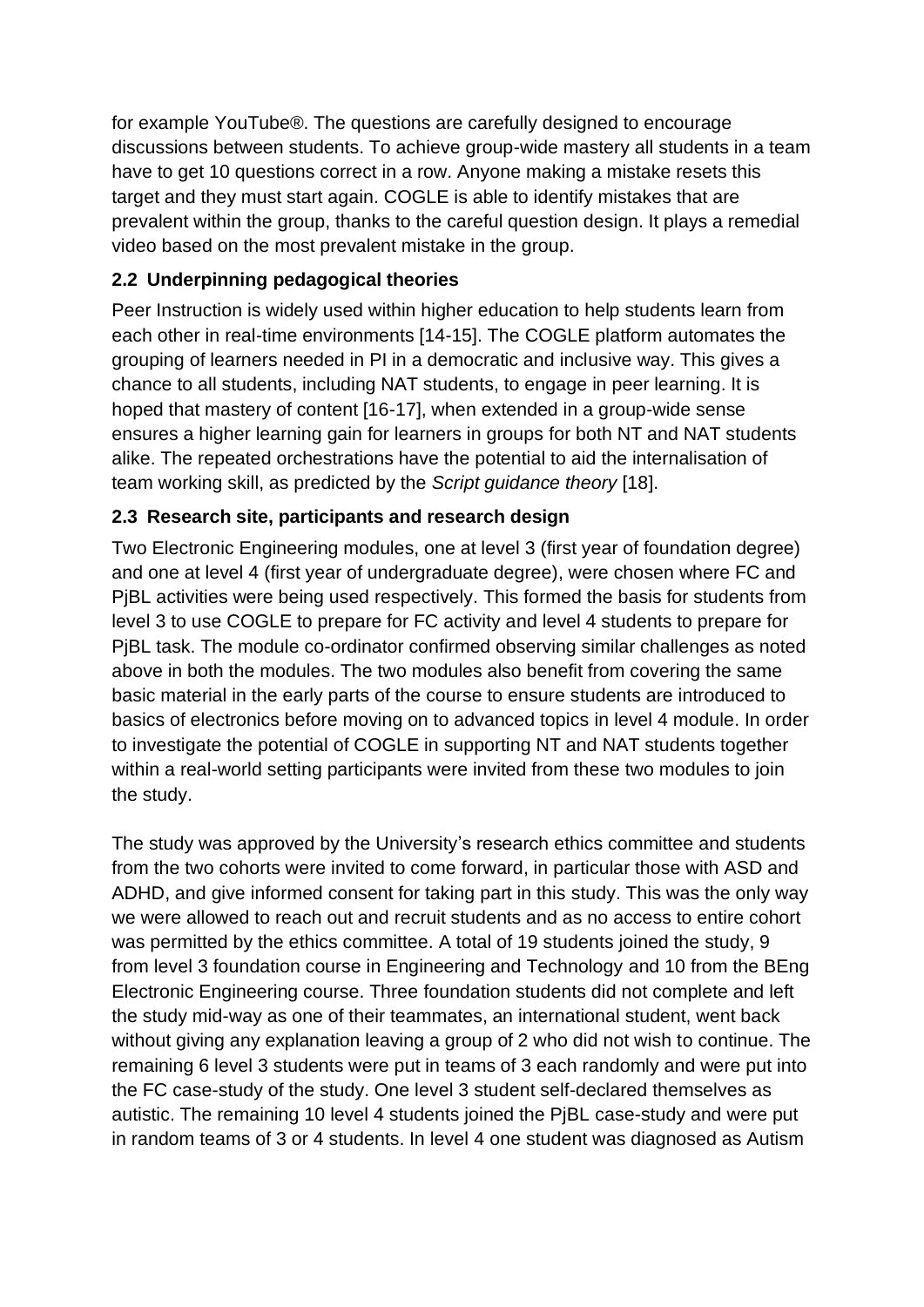(comorbid with ADHD) and one student had ADHD. All 16 students completed the study.

Students on the FC case-study learned together for 4 two hrs sessions in their designated teams prior attempting a two hour FC collaborative design challenge in their designated teams. Students on the PjBL case-study, did the same 4 two hour sessions and in addition 3 further two hour sessions (7 sessions in total) to master the content needed for the PjBL task in their designated teams. The FC task involved designing a bass and treble filter circuit to be used as input to a head-phone amplifier. The PjBL task was more complex where the students were required to design both the filter circuits as well as the headphone amplifier within the same two hour time. The content used in the FC case-study was also used in the PjBL casestudy in addition to more content on advanced topics as needed for the PjBL project. The two case-studies thus formed part of a literal replication multi-case study design used here [19]. The use of orchestrated group-wide mastery in two different casestudies should generate robust evidence advocating for using such an approach with NT and NAT students within Engineering Education settings to enhance their knowledge and internalising team working scripts used within COGLE.

#### **2.4 Methodology for evaluation**

One of the challenges reported above within FC and PjBL contexts is to do with students finding it hard and time consuming to prepare content before taking part in the collaborative activities. If students have mastered content using COGLE and they understand the concepts needed within the collaborative activities, they are more likely to feel able to contribute to the FC and PiBL activities and complete the tasks set within each. The automated nature of COGLE solves this and the resource intense issue in PjBL, but to prove that this intervention can actually teach in an efficient way, this research uses a pre post-test designed in the two cases presented. A test comprising questions similar to the ones used within COGLE, but without the multiple options, was used to measure the students' knowledge before and after the COGLE sessions and before going into the FC or PjBL activity. Normalised learning gain was computed using the formula stated in *Eq. (1)* using the pre and the post test scores of each student in the study.

*Normalised Learning gain* = 
$$
\frac{Posttest-Pretest}{100-Pretest}
$$
 (1).

Appropriate statistical methods like t-test and effect size are calculated as the data collected was normally distributed to test the null hypothesis as follows:

## *H<sup>0</sup> - There is no statistically significant difference between a student's learning gain before and after the use of COGLE.*

It is also predicted that the learning gains of NT and NAT students will be comparable. As the number of NAT students was really small, hypothesis testing cannot be used here for this prediction.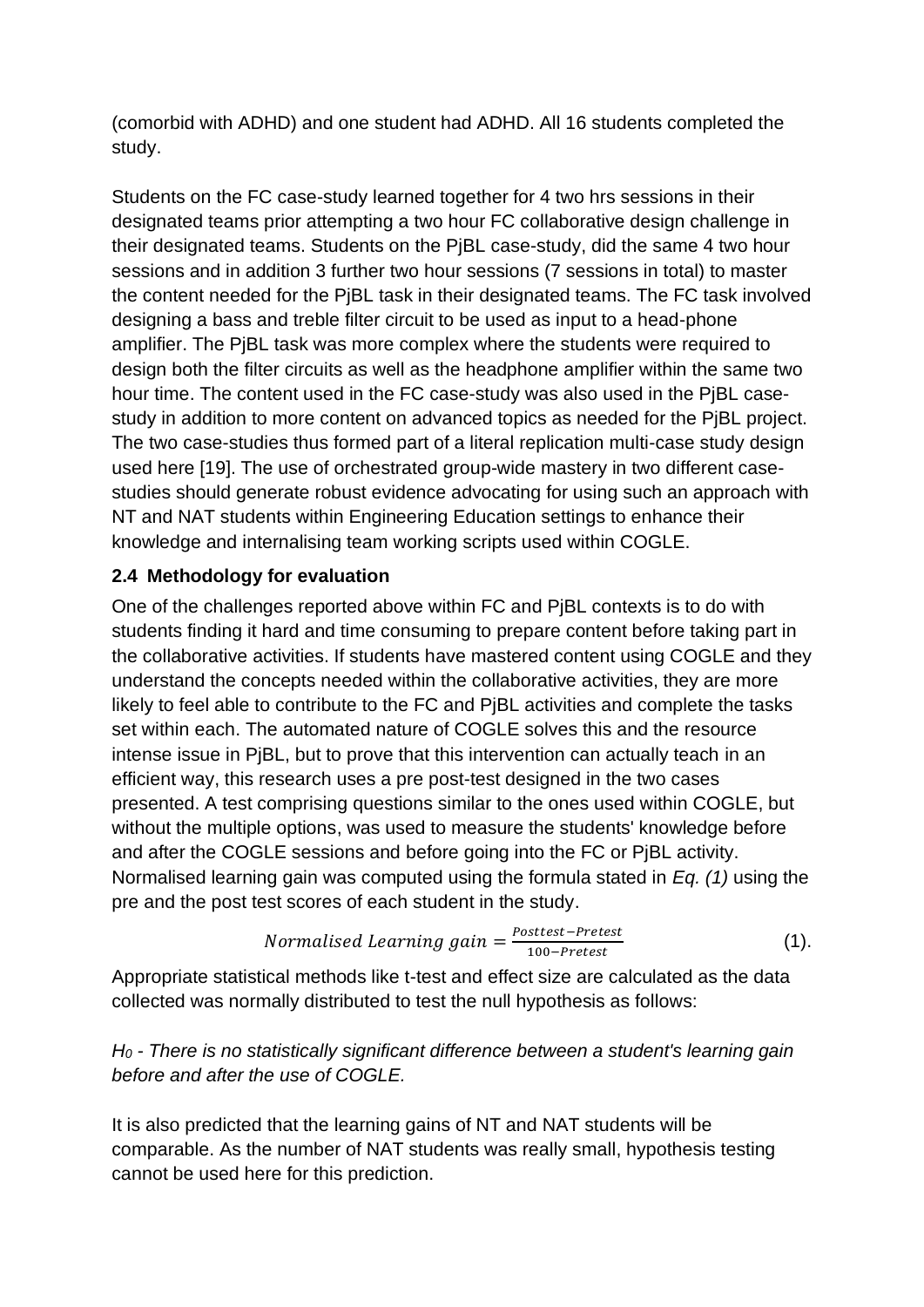Another area where COGLE plays a role is the development of team working skills of the students. After each session the students were asked to complete a survey with free text space to answer the following questions.

- 1. Describe what did and did not go well, when prompted by the system, to teach or explain to other student(s) a concept.
	- a. Also, describe how the system made you or others in your team contributed to improving or worsening the situations you described as "did" or "did not go well" above respectively.
- 2. Describe what did and did not go well, when prompted by the system, to learn from other student(s), a concept.
	- a. Also, describe how the system made you or others in your team contributed to improving or worsening the situations you described as "did" or "did not go well" above respectively.

In addition, qualitative data was collected through an hour long interview. The interviews were transcribed verbatim by professional transcriber. This paper only presents initial analysis of the quantitative data and present some key themes from the qualitative data from the daily survey that was analysed using grounded theory inspired thematic analysis [20]. The analysis is still underway and will be presented in a subsequent research article.

## **3 RESULTS**

# **3.1 FC Case**

As there were only 6 students in this case, a test for normal distribution was conducted before any statistical methods were used to analyse the results. Table 1 shows the raw data along with the normalised learning gains (NLG) for each student. All students including the autistic student have large positive NLG values.

| <b>Student</b> | <b>Pre-test %</b> | Post-test % | - -<br><b>Normalised Learning Gain</b> | NT/NAT     |
|----------------|-------------------|-------------|----------------------------------------|------------|
| A0             | 0                 | 43.48       | 0.43                                   | <b>NAT</b> |
| A1             | 43.48             | 60.87       | 0.31                                   | NT.        |
| A2             | 43.48             | 73.91       | 0.54                                   | NT.        |
| A3             | 17.39             | 60.87       | 0.53                                   | NT.        |
| A4             | 17.39             | 30.43       | 0.16                                   | NT         |
| A5             | 34.78             | 82.61       | 0.73                                   | NT.        |

*Table 1. Raw scores and Normalised learning gains in the FC case* 

The Kolmogorov-Smirnov test of normality was performed on the pre and the post test data. The p-value was 0.89036 (>0.05) for the post test score and p-value for the pretest was 0.91253 (>0.05). This means that the data does not differ significantly from that which is normally distributed and therefore *t-test* was carried out with a *t value =*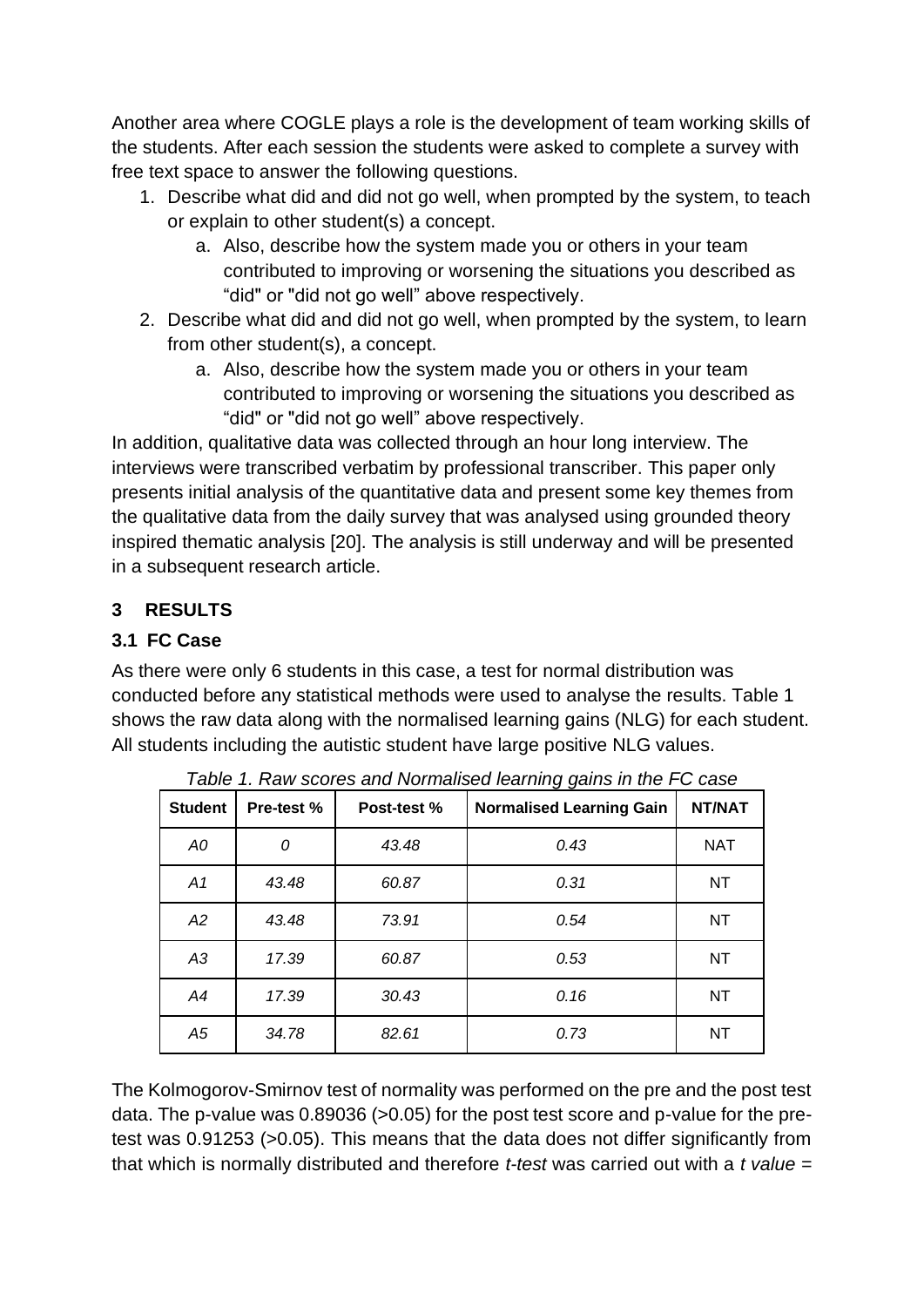*5.416328* and a p-value=0.0029, meaning the result is significant (p<0.001) and we can safely reject the null hypothesis here. This equates to a large and significant effect size of 1.7803 with confidence interval CI (0.43, 3.11).

The results indicate that all students were able to learn using COGLE. The lowest value of NLG was 0.16 and the maximum was 0.73. The autistic student, A0, has a NLG of 0.43. The ASD student's score is comparable to other NLGs measured here, indicating that NT and NAT students experienced similar benefits from using COGLE. Within their team, which consisted of student A0, A1 and A2, the NLG of the ASD student is comparable to the range of scores achieved by this team. These results indicate that all students were able to learn using COGLE efficiently without the needs of facilitating staff.

#### **3.2 PjBL case**

As there were only 10 students in this case, a test for normal distribution was conducted before any statistical methods were used to analyse the results. Table 2 shows the raw data along with the normalised learning gains (NLG) for each student in this case. All students including the autistic and the ADHD student have large positive NLG values.

| <b>Student</b> | <b>Pretest %</b> | <b>Posttest %</b> | <b>Normalised Learning Gain</b> | NT/NAT     |
|----------------|------------------|-------------------|---------------------------------|------------|
| A <sub>0</sub> | 26.47            | 85.29             | 0.80                            | <b>NT</b>  |
| A1             | 23.53            | 44.12             | 0.27                            | <b>NT</b>  |
| A2             | 35.29            | 70.59             | 0.55                            | <b>NT</b>  |
| A <sub>3</sub> | 29.41            | 52.94             | 0.33                            | <b>NT</b>  |
| A4             | 14.71            | 55.88             | 0.48                            | <b>NT</b>  |
| A <sub>5</sub> | 26.47            | 55.88             | 0.40                            | <b>NT</b>  |
| A <sub>6</sub> | 35.29            | 61.76             | 0.41                            | <b>NT</b>  |
| A7             | 26.47            | 55.88             | 0.40                            | <b>NAT</b> |
| A <sub>8</sub> | 35.29            | 73.53             | 0.59                            | <b>NAT</b> |
| A <sub>9</sub> | 38.24            | 70.59             | 0.52                            | <b>NT</b>  |

*Table 2. Raw scores and Normalised learning gains in the PjBL case* 

The Kolmogorov-Smirnov test of normality was performed on the pre and the post test data. The p-value was 0.63674 (>0.05) for the post test score and p-value for the pre-test was 0.64631 (>0.05). This means that the data does not differ significantly from that which is normally distributed and therefore *t-test* was carried out with a *t value = 9.697417* and a p-value=0.00001, meaning the result is significant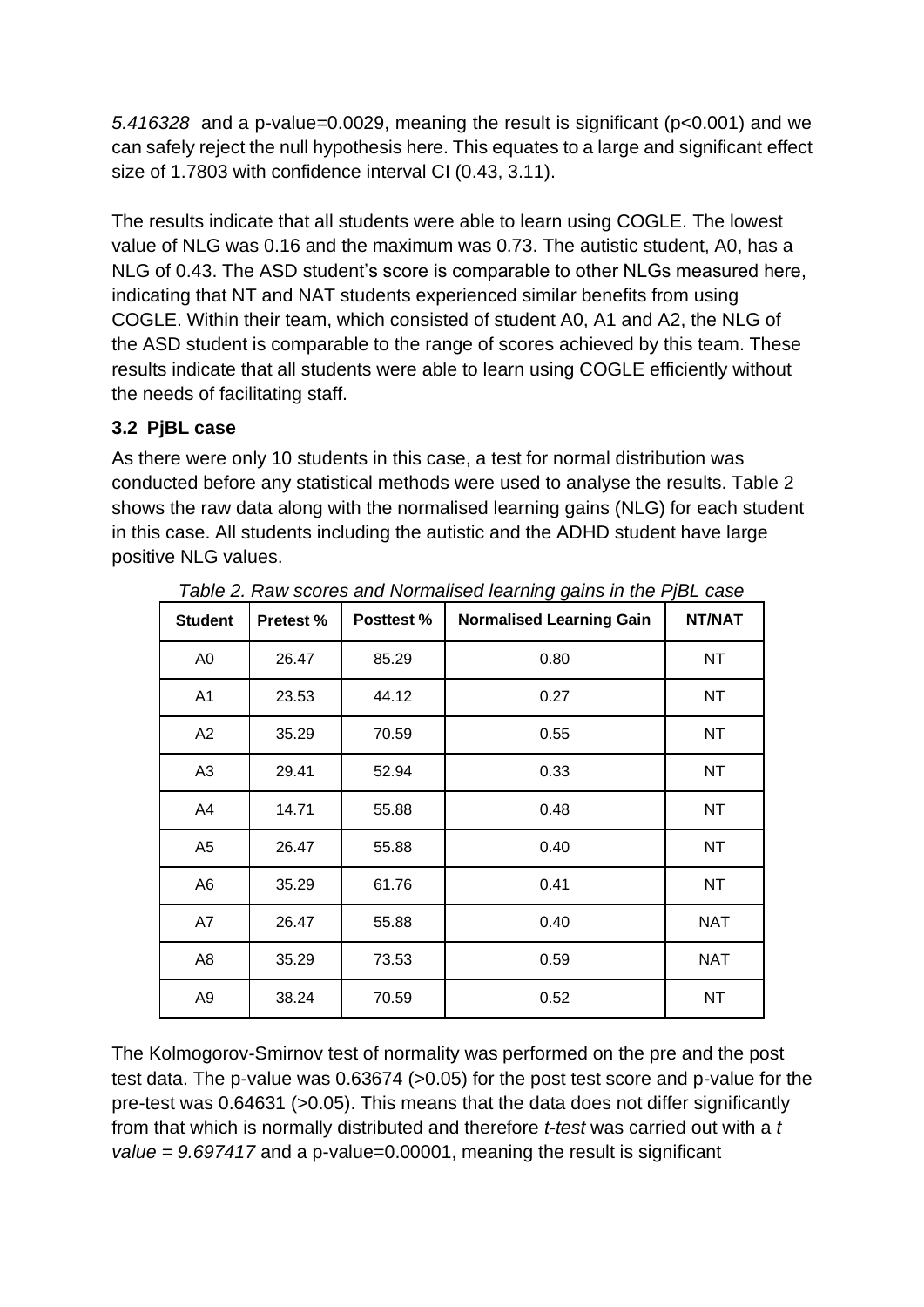(p<0.0001) and we can safely reject the null hypothesis here. This equates to a large and significant effect size of 3.369 with confidence interval CI (2.00, 4.724).

The results indicates, all students were able to learn the basics as well as more advanced topics in electronic engineering using COGLE. The lowest value of NLG was 0.27 and the maximum was 0.80. The autistic student, A7, has a NLG of 0.40 and the ADHD student, A8, has a NLG of 0.59. Both are within the range of NLGs measured here, indicating that NT and NAT students experienced similar benefits from using COGLE. Moreover, Team 3 consisted of student A6, A7, A8 and A9. The NLG of A7 is at the lower end of the range of scores achieved by this team. A8 seems to have benefited greatly by using COGLE, more so than other students. Both scores are still close to each other and comparable to other NT students in the study. Much like the previous case, the results here too indicate that all students were able to learn the basics as well as more advanced topics in electronic engineering using COGLE efficiently without the need of facilitating staff.

The daily survey data was focussed on each session during the learning together phase in both case-studies. The data was coded line by line using inductive coding, codes were then analysed to identify themes and sub themes within the data. *Mastering the content together* with several orchestrated interactions and support provided by COGLE encouraged students to overcome initial *social awkwardness*  and *improve their connections with each other.* This way they *learned better together*  as shown in the learning gain data above*.* The many interactions orchestrated by COGLE and those that were self-orchestrated *brought the teammates together*, preparing them for teamwork that was to follow. COGLE also helped *arbitrate conflicts* by pairing the relevant peers for discussion and supporting their discussion with *correct answers* and *remedial videos*. Practicing group-wide mastery in this way meant they *internalised* the approach of discussing topics with each other with an open mind and used it during the un-orchestrated FC and PjBL task activity. A sample of qualitative comments from NAT student show how COGLE helped the NAT students *master the content together* and *prepare for the team work* that followed as shown by free text comments from the daily survey that captured key events that took place in each session:

- ➢ "...*worked together as a team to master* the questions...both team mates explained a concept, *each one did it differently* so *helped* with *improving my knowledge*" (ASD student, Level 3)
- ➢ "It allowed us to *discuss with each other* how to *get the correct answer* and as such allowing us to cooperate better due to *our improved connections with each other*" (ASD student, Level 4)
- ➢ "It was useful in *highlighting* simple *errors we had made* individually and *helped us to understand the material*" (ADHD student, Level 4)

The student with ADHD benefitted by an enhanced understanding of the topics, in particular as COGLE highlighted the small mistakes he made, as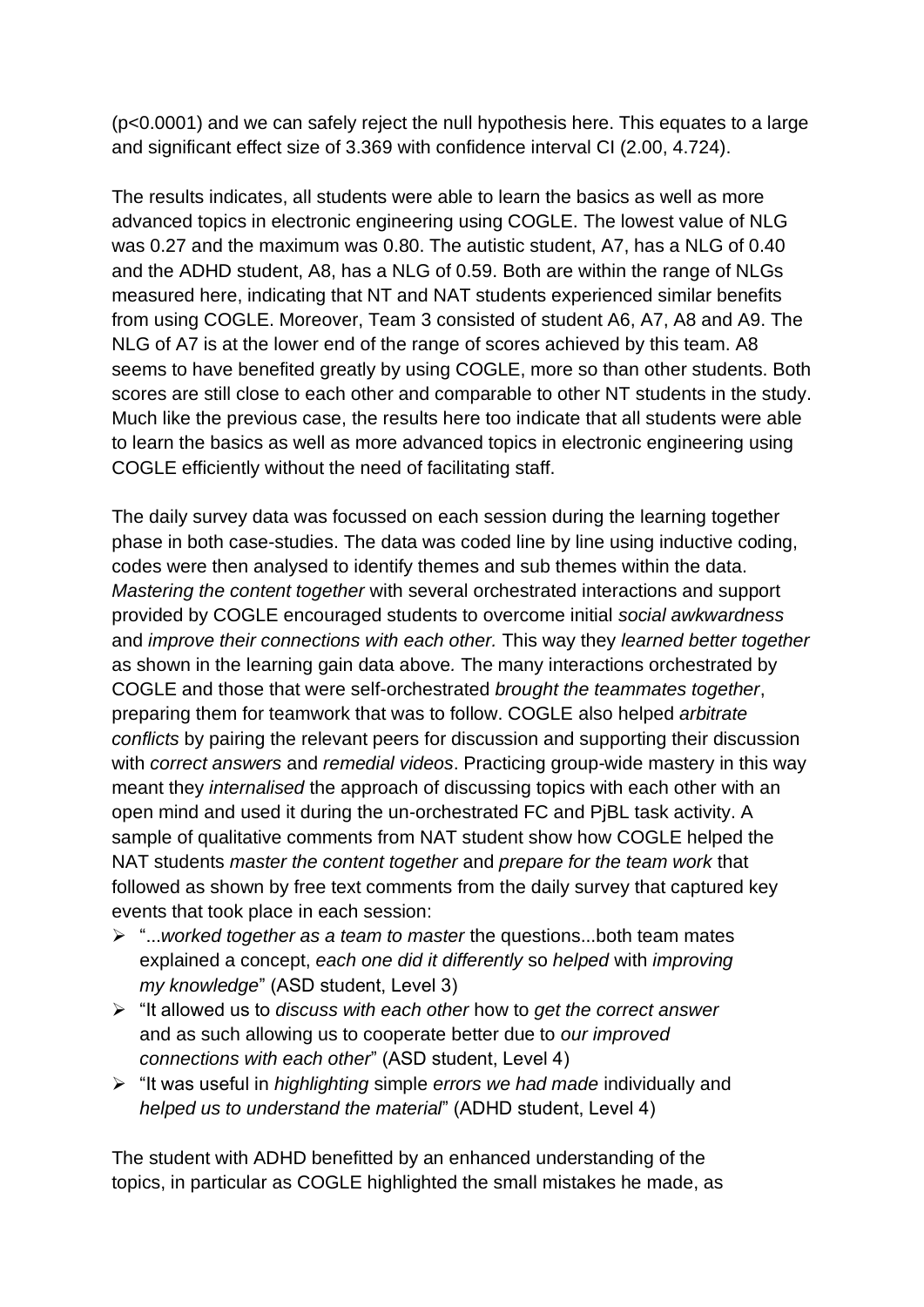he was prone to, due to his disorder. The ASD student felt that they were able to connect better with others in using COGLE.

The NT students had similar experience too as shown below:

- $\triangleright$  "The system made it clear as to what was wrong and right giving a percentage of who answered it correctly and incorrectly. *It stopped arguments* this way as the answer was projected to the whole group and the *participants who got it right were allowed to explain it* to the rest of the group." (NT teammate of ASD student, Level 3)
- ➢ "The *system recommended that we not only discuss with our group mates*, but watch a *video* which was related to the problems we were getting stuck on. This really helped in the long run and *helped us finally achieve mastery*." (NT student, Level 4)
- ➢ "It [COGLE] *helped us to work as a team* to get *all the questions* right." (NT student, Level 4)
- ➢ "we were *all* able to say our ideas to each other and we made sure we *were all on the same page* and if we didn't get it still *we were able to watch a video and discuss with each other* about the video to make sure *we all understood* this really *helped when the style of questions*  were repeated because we then knew how to solve the questions" (NT teammate of a NAT student, Level 4)

The NT students also benefitted by an enhanced understanding of the topics, in particular as COGLE supported them with remedial videos and by promoting the exchange of diverse views between all students repeatedly. The NT student felt that they were able to connect better with others in using COGLE as it helped arbitrate conflicts and invited all students to have their say. The quotes above and the quantitative data presented earlier both point towards the successful teaching and learning that took place within COGLE in the two cases. It also shows that NT and NAT students found the support provided beneficial for learning and team working.

#### **4 Discussion and implications for engineering educators**

The two cases provide repeating results adding strength to the claim that COGLE is able to support a mix of NT and NAT students where both acquire domain knowledge and team working skills. Having mastered the content needed for the FC or PjBL tasks, through learning together in COGLE, COGLE enhances self-efficacy and develops the skills needed by the students for team working. They arrived ready as a team to work on collaborative tasks set for them and all teams completed their set tasks with scores over 70%.

The benefit of COGLE is not just for students, staff can benefit too. After a one off investment in time in creating video content and questions, COGLE can be deployed any number of times and for any number of teams within the limits of the physical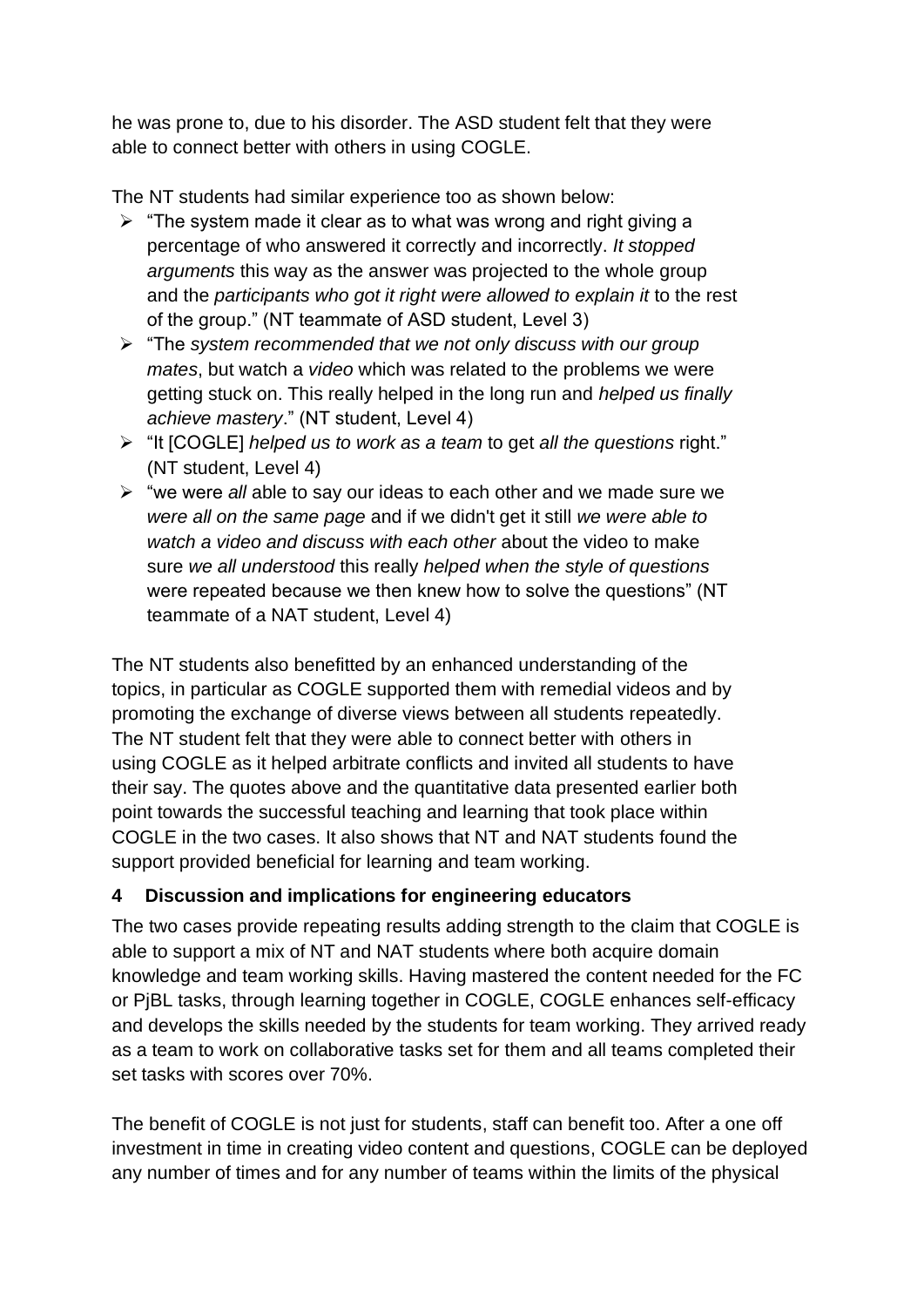space within the school. COGLE can be used over distance too but this was not studied in this research. Using COGLE for FC preparation changes what may be commonly understood as the Flipped Classroom approach. Here, instead of expecting students to learn individually at home, students can be programmed to come in for preparatory sessions, where minimal supervision and no teaching is actually needed as this is orchestrated by COGLE instead of an academic. We call these sessions as software assisted learning together sessions. During the FC activity, academics orchestrate collaborative active learning tasks, such as peer instruction, based on the content already mastered within COGLE sessions. Likewise, for PjBL the students can learn together with minimal resources before attending their PjBL lab sessions and team meetings. In both cases, the time with the academics can be more meaningful as the class and the groups are already prepared for collaborative tasks and projects.

#### **5 SUMMARY AND ACKNOWLEDGEMENTS**

This work presented the evaluation of student performance and team working in collaborative settings such as FC and PjBL after using a novel group learning environment, COGLE. It shows how both NT and NAT students were able to master content and come together as a team as they prepared for collaborative activities. They also completed the FC and PjBL activity that followed successfully. This means that COGLE was able to support NAT students in overcoming socio-communication challenges in an inclusive manner whilst learning alongside NT students. Staff can also benefit from the use of COGLE as it frees them from having to teach instead of focussing on guiding and student needs. COGLE prepares students before they set foot on collaborative tasks that require both team working skills and mastery of technical knowledge, the two most important pillars in engineering education. The effect size is greater than other studies involving learning in teams [4]. The learning gain results are generalisable to the population as shown by the rejection of the null hypothesis for the two cases. The two cases show the transferability of the intervention design for mixed groups of NT and NAT students in terms of the team working skills and other themes in the qualitative comments. Likewise, comparing results from COGLE based case-study with traditional environments or student orchestrated groups will enhance the claims made in this study with regards team working skills. During the search for studies involving team working skills development of NT and NAT student together, none were found. Multiple studies involving larger cohort size and in different engineering disciplines can help with the transferability of the results further.

This work benefited from the dean's fund for supporting research within the school. The authors are grateful for the continued support for this project as we investigate further collaborative learning within engineering education with bigger cohort size in order to help with the transferability of the results further. The authors are also grateful to the anonymous reviewer comments received in the preparation of this work.